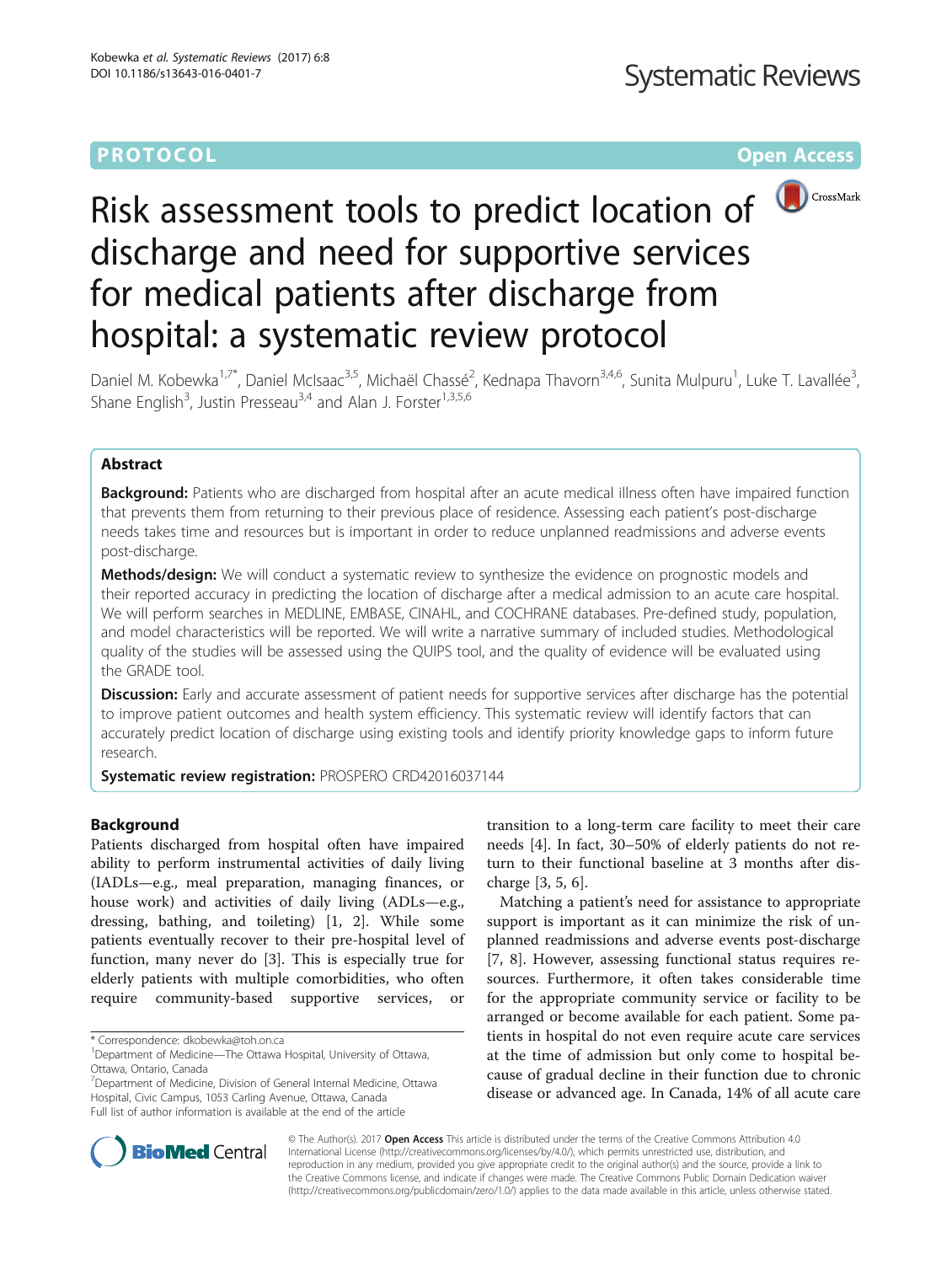hospital days are used by patients who no longer require hospital care but cannot return to their previous place of residence, due to a temporary or permanent change in their functional status [[9\]](#page-3-0).

Early prediction of a patient's required discharge support services could improve patient care and efficiency in the health system. There are a number of tools that can be used to predict the location of discharge or the level of supportive services required after discharge, but it is not clear which tool to select in a particular circumstance or how these tools compare [\[3](#page-3-0), [5, 10](#page-3-0), [11\]](#page-3-0). A previous systematic review found that advanced age, lower functional status at admission, cognitive impairment, length of stay, and depression were predictors of functional decline after discharge from hospital [[12\]](#page-3-0). The prognostic models identified in the review were of limited clinical utility because of poor to fair predictive accuracy and unknown reliability. Several models predicting the risk of institutional discharge have been implemented for specific diagnoses such as stroke and femur fracture, but it is unknown if these models can be generalized to a heterogeneous group of medical patients [[13, 14\]](#page-3-0). The purpose of this systematic review is to identify and describe existing prognostic models to determine the degree of supportive services required after discharge from hospitals and summarize their reported accuracy.

#### **Objectives**

The primary objective of this systematic review is to identify, describe, and synthesize knowledge on prognostic models that predict the degree of supportive services required after hospitalization, among patients admitted non-electively to a hospital medical service. The secondary objective is to identify variables that were used to predict the level of support required after discharge.

#### Methods/design

The systematic review protocol was guided by the Preferred Reporting Items for Systematic Reviews and Meta-analyses Protocol (PRISMA-P) [[15, 16](#page-3-0)]. Our approach will include, in addition to our research goals and objectives, a thorough process for study identification, selection and data abstraction, a methodological quality assessment of included studies, data-analysis, and interpretation. Quality of the evidence will be evaluated using the Grading of Recommendations Assessment, Development and Evaluation (GRADE) methodology.

#### Study registration

This systematic review protocol is registered at PROSPERO (Protocol No. CRD42016037144).

#### Data sources and literature search

A comprehensive and systematic search strategy will be designed with the assistance of an information specialist. We will use medical subject headings (MeSH) terms and free text terms representing the included study types, population, and outcomes, to be sensitive and inclusive. Our search strategy formatted for MEDLINE can be found in Additional file [1](#page-3-0). We will search computerized databases, including MEDLINE, CINAHL, EMBASE, and COCHRANE databases from inception to present. There will be no limitation of the search strategy based on language. Reference lists of published systematic reviews, and eligible studies, will be searched for additional references.

#### Study screening and inclusion

Study selection: The title and abstract from all references will be screened independently by two reviewers using the pre-defined inclusion and exclusion criteria. If an abstract is not available, full-text articles will be obtained unless the title is clearly irrelevant. Full-text copies of relevant reports will then be obtained and reviewed independently by two reviewers for final inclusion decision. Two independent reviewers will abstract data from included studies using a standardized data abstraction form. Disagreements will be resolved by consensus and by consultation with a third independent reviewer when needed. Distiller SR® (Ottawa, Canada) will be used to manage screening and data extraction processes. All screening and data extraction forms will be piloted to ensure accuracy and agreement between reviewers.

#### Inclusion criteria

#### Study type

We will only include studies that use a prognostic model to assess predictive variables or risk factors and their effects on the outcome of discharge location. We will include both prospective and retrospective studies.

#### Population

We will include studies that examine adult patients (≥18 years of age) admitted non-electively to a medical inpatient service. We will include studies that included patients admitted to a general medicine ward, sub-specialty medicine ward or patients admitted with a specific diagnosis that could be cared for on a general medical ward.

#### Outcomes and setting

The outcome of interest for this review is discharge location. This includes, but is not limited to, home, home with supportive services, rehabilitation, nursing home, hospice, or death. The setting of interest is acute care hospitals.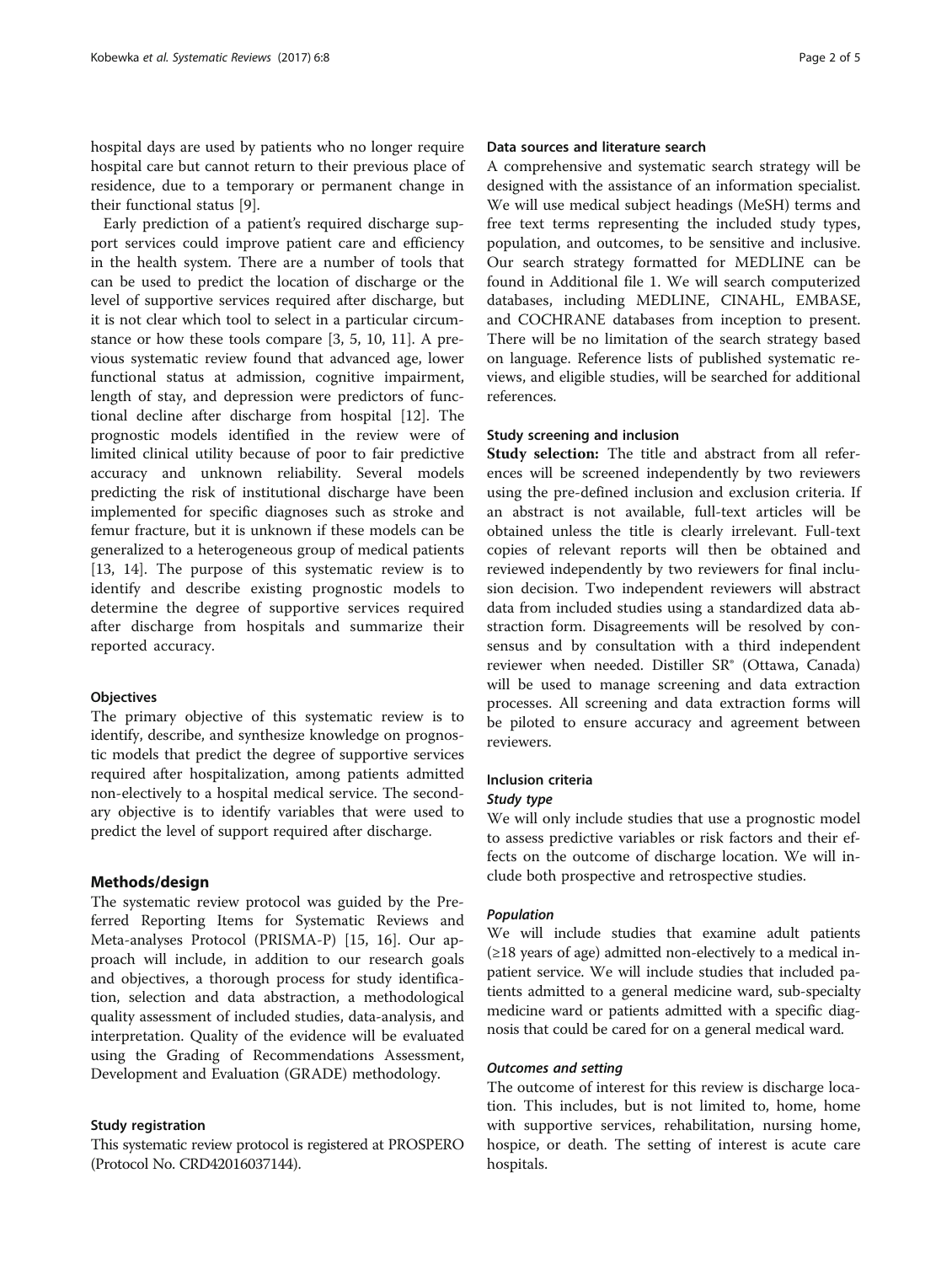#### Exclusion criteria

Patients admitted to rehabilitation hospitals or to geriatric rehabilitation units will be excluded. Studies that include mixed populations whereby less than 50% of study participants are medicine patients or where medicine specific data cannot be extracted will be excluded. Patients admitted for surgery, maternal, or psychiatric care or diagnoses that would not be cared for on a medical ward will be excluded.

#### Data extraction

A standard data extraction form will be prepared a priori and piloted prior to duplicate extraction by two independent reviewers. Data elements, chosen based on clinical knowledge and the Checklist for critical Appraisal and data extraction for systematic Reviews of prediction Modeling Studies (CHARMS) will include [[17\]](#page-3-0) the following:

Study characteristics, design, and methods: title, authors, journal/source, year and language of publication, country of conduct, study period, study eligibility criteria, total number of patients in derivation and validation cohorts, data sources (primary data collection or routinely collected administrative data), role of person performing data collection (clinical staff or research assistant), and hospital characteristics (e.g., private vs. public) Population characteristics: age, sex distribution, admitting diagnosis/diagnoses, prevalence of multimorbidity, prevalence of functional limitation, prevalence of cognitive dysfunction, prevalence of frailty, length of stay, admitting service, hospital, time-frame that predictive variables were collected, and prevalence of institutional living environment prior to hospitalization.

Study-specific outcomes: description of discharge location categories reported or the types of support provided to patients on discharge, number of patients in each discharge location category, and amount of missing data.

Model characteristics: model validation (external/ internal/none), variables tested for model building, variables included in the final model, effect size and significance level for each prognostic variable, prevalence/distribution of prognostic variables, measures of discrimination, calibration, overall observed vs. expected performance, reclassification indices, and goodness of fit

#### Analysis plan

We will describe study characteristics, patient characteristics, risk of bias assessment, and methodological

quality of studies and summarize the reported outcomes of the included studies in a narrative format.

#### Risk of bias assessment

We will use the Quality in Prognosis Studies (QUIPS) tool to assess the methodological quality of each included study [[18](#page-4-0)]. Two independent reviewers will apply the tool to each study. Disagreement about ratings will be resolved by consensus or by consultation with a third independent reviewer when needed. Results from the risk of bias assessment will be presented in table format with color-coding for easy visualization.

#### Primary analysis

The primary analysis will be a narrative summary of models that predict discharge disposition for acute medical patients. We will discuss the variables included in the final models, how the variables were coded, the predictive accuracy of the model, and whether the model was internally or externally validated. We will write a narrative summary of the evidence for each prognostic factor. We will also create a table summarizing the strength of evidence for each prognostic factor. If multiple studies are found that use the same model, then we will meta-analyze the performance of the models. If we perform meta-analysis, we will state that the analysis was a post hoc decision.

#### Sensitivity analyses

A sensitivity analysis will be performed on studies with higher methodological quality that include a heterogeneous group of medical patients, are validated (either internal or external), and receive a rating other than "high bias" in at least one category of the QUIPS tool. This analysis will be a narrative summary that covers the same elements as the primary analysis.

#### Quality of evidence

We will use the GRADE tool that has been adapted for use in narrative systematic reviews of prognostic studies to assess meta-biases and the overall strength of the body of evidence. [\[19](#page-4-0)]. We will use the adapted version of GRADE to rate the quality of evidence for each prognostic factor as high, moderate, low, or very low. The strength of evidence for each prognostic factor will be presented in table format with a separate table for each outcome including, discharge to long-term care facility, discharge home, and discharge home with supportive services.

#### **Discussion**

We anticipate that the results of our review will have at least two important impacts on the care of acutely ill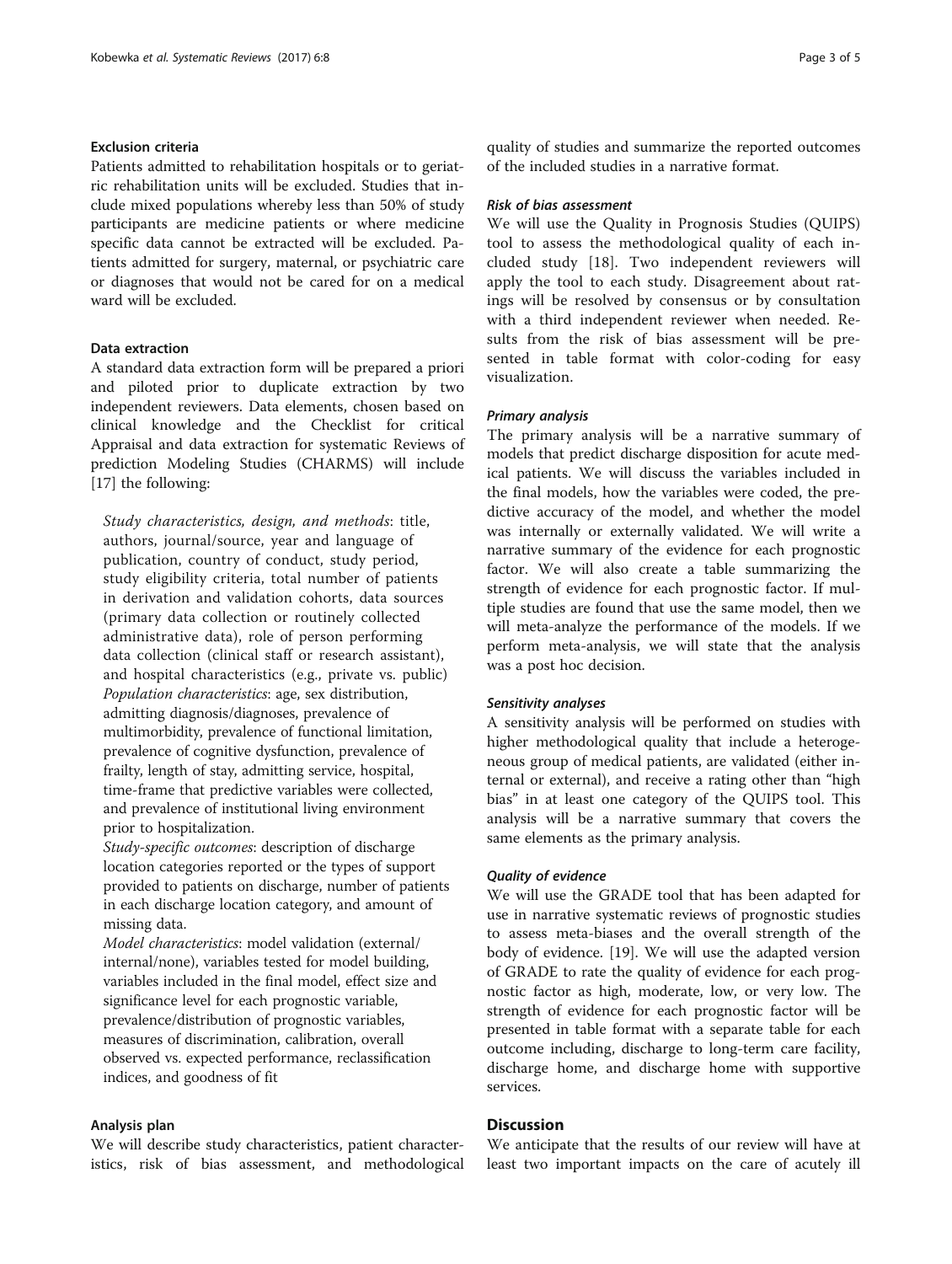<span id="page-3-0"></span>medical patients. First, through systematic identification, risk of bias assessment, and subsequent knowledge synthesis, our study will inform current patient care. Predicting care needs at discharge has the potential to improve patient experience and outcomes, as well as health system efficiency. We will disseminate our findings though traditional means, such as peer-reviewed publication, as well as through social media platforms. Furthermore, results will be shared with key stakeholders, such as the Council of Academic Hospitals of Ontario, Health Quality Ontario, and the Canadian Frailty Network to promote uptake across the healthcare system.

Secondly, our review will identify high priority knowledge gaps regarding prediction of discharge disposition and need for support services that will inform future research. Identification of underrepresented populations and under-studied outcomes, as well as methodological gaps, will help to frame novel research questions and methods to improve clinicians' abilities to map scarce resources to patient needs and to ultimately optimize care. Identifying variables with consistent prognostic value and promising underused variables will aid researchers and hospital management teams to develop more accurate models to support discharge decisions. Lastly, our work may help to determine if discharge location can be accurately predicted from routinely collected administrative data or if primary data collection is needed to improve model accuracy.

#### Additional file

[Additional file 1:](dx.doi.org/10.1186/s13643-016-0401-7) Search strategy used for MEDLINE and adapted for other databases. (DOCX 66 kb)

#### Acknowledgements

Thank you to Risa Shore for developing the search strategy.

#### Funding

This work has not been funded by a grant.

#### Availability of data and materials

All supporting data for this protocol is available from the corresponding author upon request.

#### Authors' contributions

DM, DM, MC, KT, SM, LL, SE, JP, and AF all contributed to the conception and design of the protocol. DK drafted the manuscript and performed revisions based on critical review from all other authors. All authors read and approved the final manuscript.

#### Competing interests

The authors declare that they have no competing interests.

#### Consent for publication

The authors gave consent for this work to be published.

#### Ethics approval and consent to participate

Not applicable.

#### Author details

<sup>1</sup>Department of Medicine—The Ottawa Hospital, University of Ottawa, Ottawa, Ontario, Canada. <sup>2</sup> Department of Anesthesiology and Critical Care Laval University, Quebec, Canada. <sup>3</sup>Clinical Epidemiology Program, Ottawa Hospital Research Institute, Ottawa, Canada. <sup>4</sup>School of Epidemiology, Public Health and Preventive Medicine, University of Ottawa, Ottawa, Ontario, Canada. <sup>5</sup>Performance Measurement, The Ottawa Hospital, Ottawa, Ontario Canada. <sup>6</sup>Institute for Clinical Evaluative Sciences, Toronto, Ontario, Canada.<br><sup>7</sup>Department of Medicine, Division of General Internal Medicine, Ottawa. <sup>7</sup>Department of Medicine, Division of General Internal Medicine, Ottawa Hospital, Civic Campus, 1053 Carling Avenue, Ottawa, Canada.

# Received: 9 June 2016 Accepted: 19 December 2016<br>Published online: 17 January 2017

#### References

- 1. Hirsch CH, Sommers L, Olsen A, Mullen L, Winograd CH. The natural history of functional morbidity in hospitalized older patients. J Am Geriatr Soc. 1990;38:1296–303.
- 2. Kleinpell RM, Fletcher K, Jennings BM. Reducing functional decline in hospitalized elderly. In: Patient safety and quality: An evidence-based handbook for nurses. (Prepared with support from the Robert Wood Johnson Foundation). AHRQ Publication No. 08-0043. Rockville, MD: Agency for Healthcare Research and Quality; March 2008.
- 3. Covinsky KE, Palmer RM, Fortinsky RH, Counsell SR, Stewart AL, Kresevic D, Burant CJ, Landefeld CS. Loss of independence in activities of daily living in older adults hospitalized with medical illnesses: increased vulnerability with age. J Am Geriatr Soc. 2003;51:451–8.
- 4. Mor V, Wilcox V, Rakowski W, Hiris J. Functional transitions among the elderly: patterns, predictors, and related hospital use. Am J Public Health. 1994;84:1274–80.
- 5. Sager MA, Rudberg MA, Jalaluddin M, Franke T, Inouye SK, Landefeld CS, Siebens H, Winograd CH. Hospital admission risk profile (HARP): identifying older patients at risk for functional decline following acute medical illness and hospitalization. J Am Geriatr Soc. 1996;44:251–7.
- 6. Sager MA, Franke T, Inouye SK, Landefeld CS, Morgan TM, Rudberg MA, Sebens H, Winograd CH. Functional outcomes of acute medical illness and hospitalization in older persons. Arch Intern Med. 1996;156:645–52.
- 7. Coleman EA, Parry C, Chalmers S, Min SJ. The care transitions intervention: results of a randomized controlled trial. Arch Intern Med. 2006;166:1822–8.
- Forster AJ, Clark HD, Menard A, Dupuis N, Chernish R, Chandok N, Khan A, van Walraven C. Adverse events among medical patients after discharge from hospital. CMAJ. 2004;170:345–9.
- 9. Canadian Institute for Health Information. Alternate level of care in Canada. 2009.
- 10. Inouye SK, Wagner DR, Acampora D, Horwitz RI, Cooney Jr LM, Hurst LD, Tinetti ME. A predictive index for functional decline in hospitalized elderly medical patients. J Gen Intern Med. 1993;8:645–52.
- 11. Wu AW, Yasui Y, Alzola C, Galanos AN, Tsevat J, Phillips RS, Connors Jr AF, Teno JM, Wenger NS, Lynn J. Predicting functional status outcomes in hospitalized patients aged 80 years and older. J Am Geriatr Soc. 2000;48:S6–15.
- 12. Hoogerduijn JG, Schuurmans MJ, Duijnstee MS, de Rooij SE, Grypdonck MF. A systematic review of predictors and screening instruments to identify older hospitalized patients at risk for functional decline. J Clin Nurs. 2007;16:46–57.
- 13. Bejot Y, Daubail B, Sensenbrenner B, Legris N, Durier J, Giroud M. iScore for predicting institutional care after ischemic stroke: a population-based study. J Stroke Cerebrovasc Dis. 2015;24:694–8.
- 14. Nanjayan SK, John J, Swamy G, Mitsiou K, Tambe A, Abuzakuk T. Predictors of change in 'discharge destination' following treatment for fracture neck of femur. Injury. 2014;45:1080–4.
- 15. Moher D, Shamseer L, Clarke M, Ghersi D, Liberati A, Petticrew M, Shekelle P, Stewart LA. Preferred reporting items for systematic review and meta-analysis protocols (PRISMA-P) 2015 statement. Syst Rev. 2015;4:1.
- 16. Shamseer L, Moher D, Clarke M, Ghersi D, Liberati A, Petticrew M, Shekelle P, Stewart LA. Preferred reporting items for systematic review and meta-analysis protocols (PRISMA-P) 2015: elaboration and explanation. BMJ. 2015;349:g7647.
- 17. Moons KG, de Groot JA, Bouwmeester W, Vergouwe Y, Mallett S, Altman DG, Reitsma JB, Collins GS. Critical appraisal and data extraction for systematic reviews of prediction modelling studies: the CHARMS checklist. PLoS Med. 2014;11:e1001744.